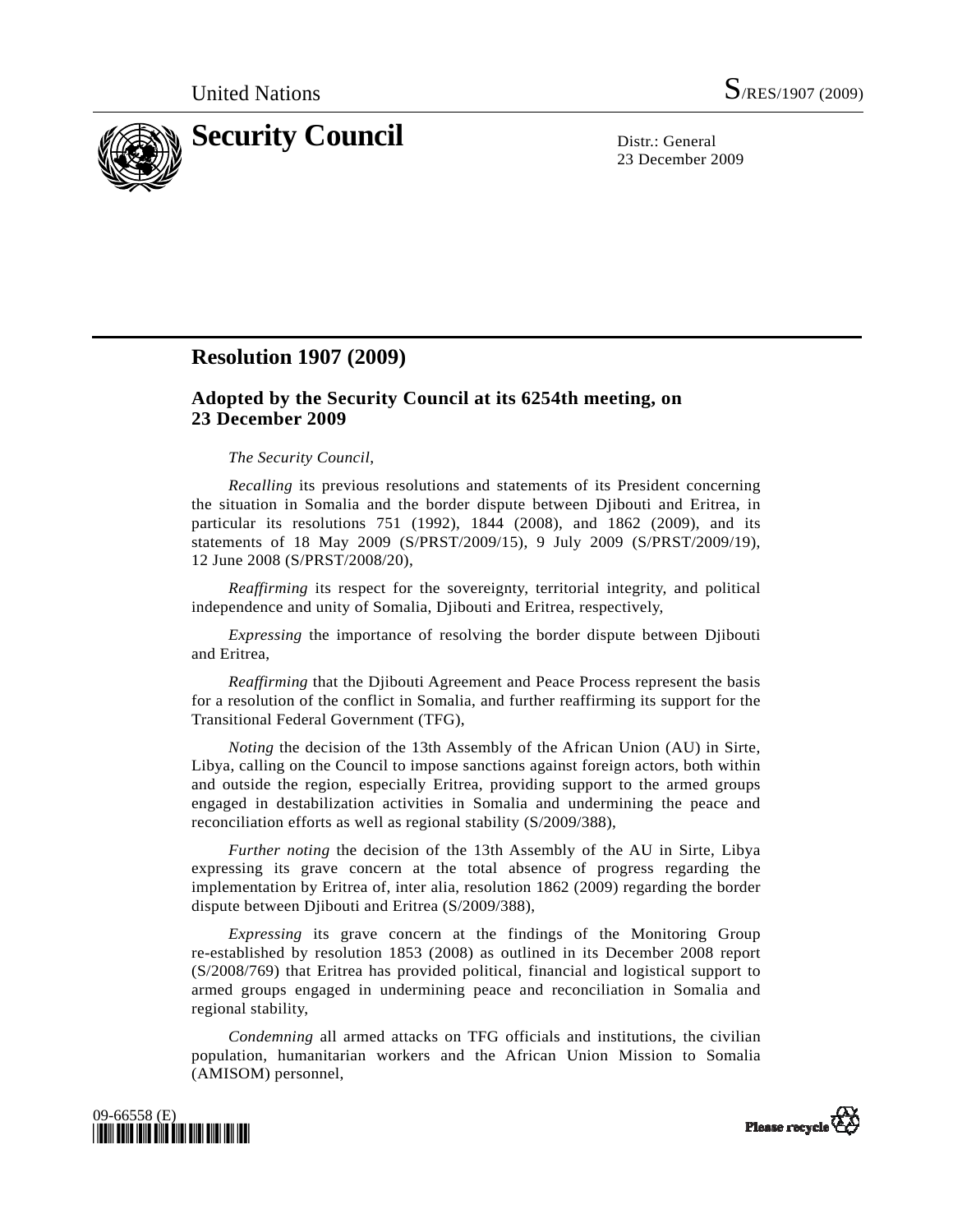*Expressing* its grave concern at Eritrea's rejection of the Djibouti Agreement, as noted in the letter of 19 May 2009, from the Permanent Representative of Eritrea to the United Nations addressed to the President of the Security Council (S/2009/256),

*Recalling* its resolution 1844 (2008) in which it decided to impose measures against individuals or entities designated as engaging in or providing support to acts that threaten peace, security and stability in Somalia, acting in violation of the arms embargo or obstructing the flow of humanitarian assistance to Somalia,

*Expressing* its appreciation of the contribution of AMISOM to the stability of Somalia, and further expressing its appreciation for the continued commitment to AMISOM by the Governments of Burundi and Uganda,

*Reiterating* its intention to take measures against those who seek to prevent or block the Djibouti Peace Process,

*Expressing its deep concern* that Eritrea has not withdrawn its forces to the status quo ante, as called for by the Security Council in its resolution 1862 (2009) and the statement of its President dated 12 June 2008 (S/PRST/2008/20),

*Reiterating* its serious concern at the refusal of Eritrea so far to engage in dialogue with Djibouti, or to accept bilateral contacts, mediation or facilitation efforts by sub-regional or regional organizations or to respond positively to the efforts of the Secretary-General,

*Taking note* of the letter of the Secretary-General issued on 30 March 2009 (S/2009/163), and the subsequent briefings by the Secretariat on the Djibouti-Eritrea conflict,

*Noting* that Djibouti has withdrawn its forces to the status quo ante and cooperated fully with all concerned, including the United Nations fact-finding mission and the good offices of the Secretary-General,

*Determining* that Eritrea's actions undermining peace and reconciliation in Somalia as well as the dispute between Djibouti and Eritrea constitute a threat to international peace and security,

*Acting* under Chapter VII of the Charter of the United Nations,

 1. *Reiterates* that all Member States, including Eritrea, shall comply fully with the terms of the arms embargo imposed by paragraph 5 of resolution 733 (1992), as elaborated and amended by resolutions 1356 (2001), 1425 (2002), 1725 (2006), 1744 (2007) and 1772 (2007) on Somalia and the provisions of resolution 1844 (2008);

 2. *Calls upon* all Member States, including Eritrea, to support the Djibouti Peace Process and support reconciliation efforts by the TFG in Somalia, and demands that Eritrea cease all efforts to destabilize or overthrow, directly or indirectly, the TFG;

 3. *Reiterates* its demand that Eritrea immediately comply with resolution 1862 (2009) and:

 (i) *Withdraw* its forces and all their equipment to the positions of the status quo ante, and ensure that no military presence or activity is being pursued in the area where the conflict occurred in Ras Doumeira and Doumeira Island in June 2008;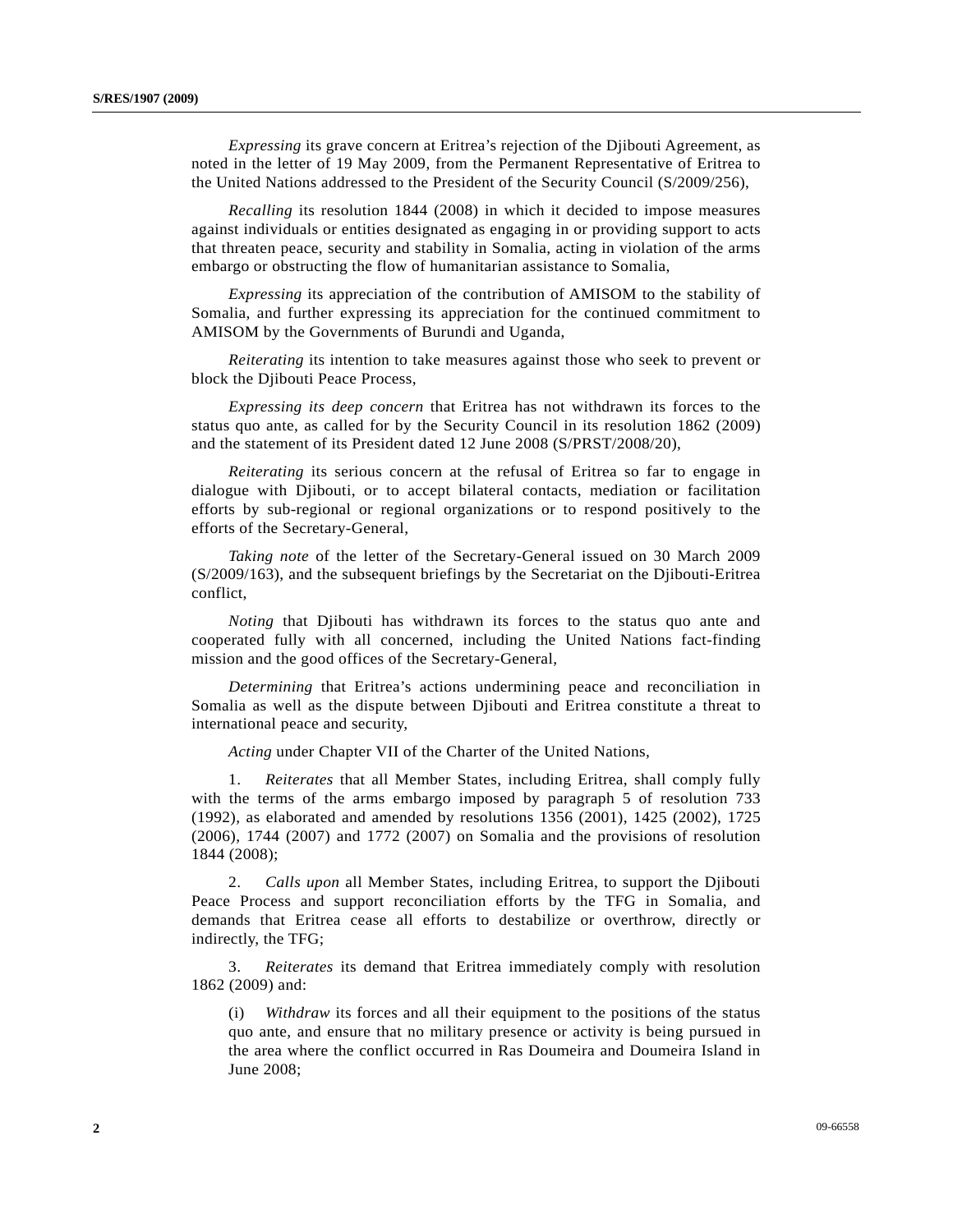(ii) *Acknowledge* its border dispute with Djibouti in Ras Doumeira and Doumeira Island, *engage* actively in dialogue to defuse the tension and *engage also* in diplomatic efforts leading to a mutually acceptable settlement of the border issue; and,

 (iii) *Abide* by its international obligations as a Member of the United Nations, *respect* the principles mentioned in Article 2, paragraphs 3, 4, and 5, and Article 33 of the Charter, and *cooperate* fully with the Secretary-General, in particular through his proposal of good offices mentioned in paragraph 3 of resolution 1862 (2009);

 4. *Demands* that Eritrea make available information pertaining to Djiboutian combatants missing in action since the clashes of 10 to 12 June, 2008 so that those concerned may ascertain the presence and condition of Djiboutian prisoners of war;

 5. *Decides* that all Member States shall immediately take the necessary measures to prevent the sale or supply to Eritrea by their nationals or from their territories or using their flag vessels or aircraft, of arms and related materiel of all types, including weapons and ammunition, military vehicles and equipment, paramilitary equipment, and spare parts for the aforementioned, and technical assistance, training, financial and other assistance, related to the military activities or to the provision, manufacture, maintenance or use of these items, whether or not originating in their territories;

 6. *Decides* that Eritrea shall not supply, sell or transfer directly or indirectly from its territory or by its nationals or using its flag vessels or aircraft any arms or related materiel, and that all Member States shall prohibit the procurement of the items, training and assistance described in paragraph 5 above from Eritrea by their nationals, or using their flag vessels or aircraft, whether or not originating in the territory of Eritrea;

 7. *Calls upon* all Member States to inspect, in their territory, including seaports and airports, in accordance with their national authorities and legislation, and consistent with international law, all cargo to and from Somalia and Eritrea, if the State concerned has information that provides reasonable grounds to believe the cargo contains items the supply, transfer, or export of which is prohibited by paragraphs 5 and 6 of this resolution or the general and complete arms embargo to Somalia established pursuant to paragraph 5 of resolution 733 (1992) and elaborated and amended by subsequent resolutions for the purpose of ensuring strict implementation of those provisions;

 8. *Decides* to authorize all Member States to, and that all Member States shall, upon discovery of items prohibited by paragraphs 5 and 6 above, seize and dispose (either by destroying or rendering inoperable) items the supply, sale, transfer, or export of which is prohibited by paragraphs 5 and 6 of this resolution and decides further that all Member States shall cooperate in such efforts;

 9. *Requires* any Member State when it finds items the supply, sale, transfer, or export of which is prohibited by paragraphs 5 and 6 of this resolution to submit promptly a report to the Committee containing relevant details, including the steps taken to seize and dispose of the items;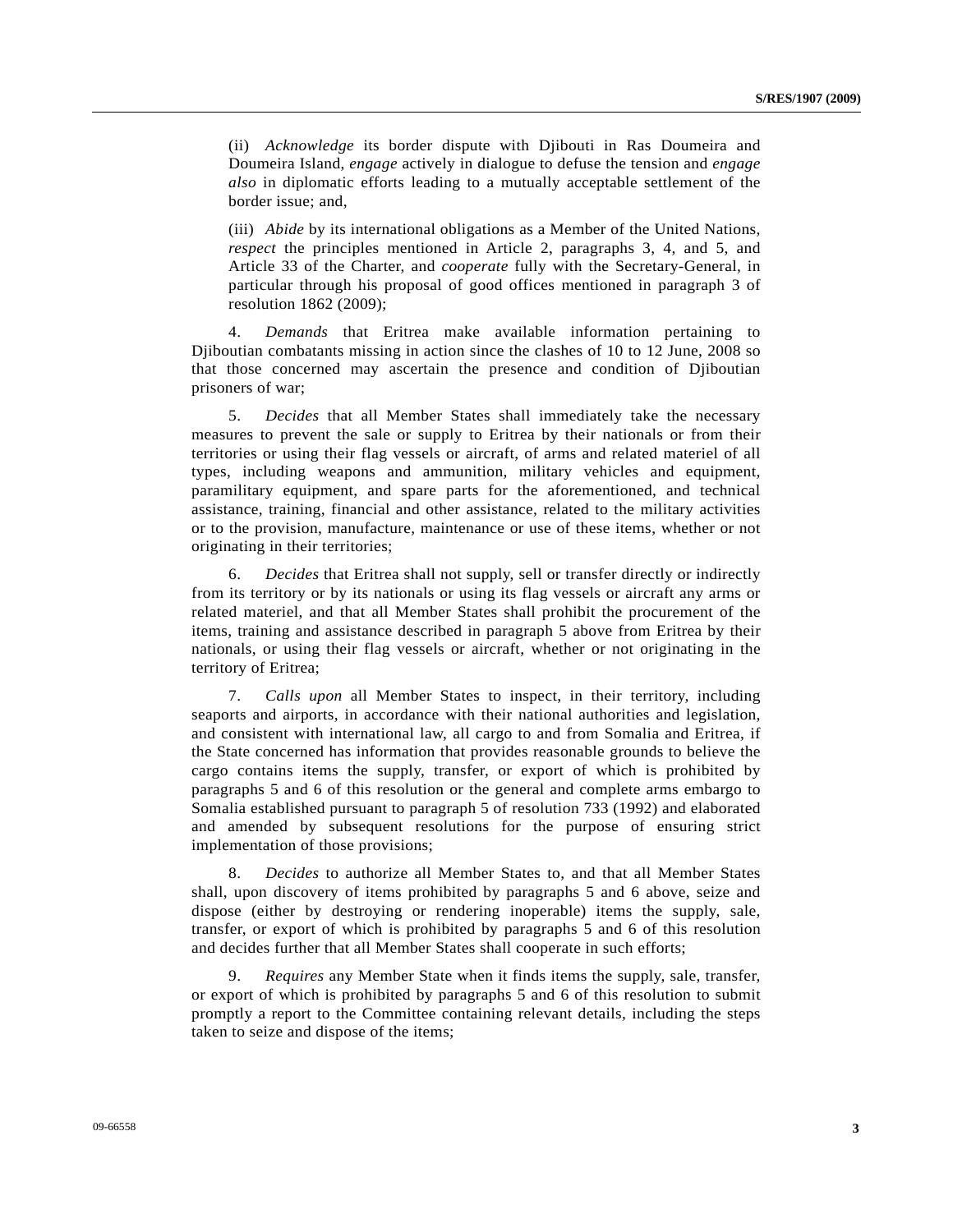10. *Decides* that all Member States shall take the necessary measures to prevent the entry into or transit through their territories of individuals, designated by the Committee established pursuant to resolution 751 (1992) and expanded by resolution 1844 (2008) (herein "the Committee") pursuant to the criteria in paragraph 15 below, provided that nothing in this paragraph shall oblige a state to refuse entry into its territory to its own nationals;

 11. *Decides* that the measures imposed by paragraph 10 above shall not apply:

 (a) where the Committee determines on a case-by-case basis that such travel is justified on the grounds of humanitarian need, including religious obligation; or,

 (b) where the Committee determines on a case-by-case basis that an exemption would otherwise further the objectives of peace and stability in the region;

 12. *Decides* that all Member States shall take the necessary measures to prevent the direct or indirect supply, sale or transfer by their nationals or from their territories or using their flag vessels or aircraft of arms and related materiel of all types, including weapons and ammunition, military vehicles and equipment, paramilitary equipment, and spare parts for the aforementioned and the direct or indirect supply of technical assistance or training, financial and other assistance including investment, brokering or other financial services, related to military activities or to the supply, sale, transfer, manufacture, maintenance or use of weapons and military equipment, to the individuals or entities designated by the Committee pursuant to paragraph 15 below;

 13. *Decides* that all Member States shall freeze without delay the funds, other financial assets and economic resources which are on their territories on the date of adoption of this resolution or at any time thereafter, that are owned or controlled, directly or indirectly, by the entities and individuals designated by the Committee pursuant to paragraph 15 below, or by individuals or entities acting on their behalf or their direction, and decides further that all Member States shall ensure that no funds, financial assets or economic resources are made available by their nationals or by any individuals or entities within their territories to or for the benefit of such individuals or entities;

 14. *Decides* that the measures imposed by paragraph 13 above do not apply to funds, other financial assets or economic resources that have been determined by relevant Member States:

 (a) to be necessary for basic expenses, including payment for foodstuffs, rent or mortgage, medicines and medical treatment, taxes, insurance premiums, and public utility charges or exclusively for payment of reasonable professional fees and reimbursement of incurred expenses associated with the provision of legal services, or fees or service charges, in accordance with national laws, for routine holding or maintenance of frozen funds, other financial assets and economic resources, after notification by the relevant Member State to the Committee of the intention to authorize, where appropriate, access to such funds, other financial assets or economic resources, and in the absence of a negative decision by the Committee within three working days of such notification;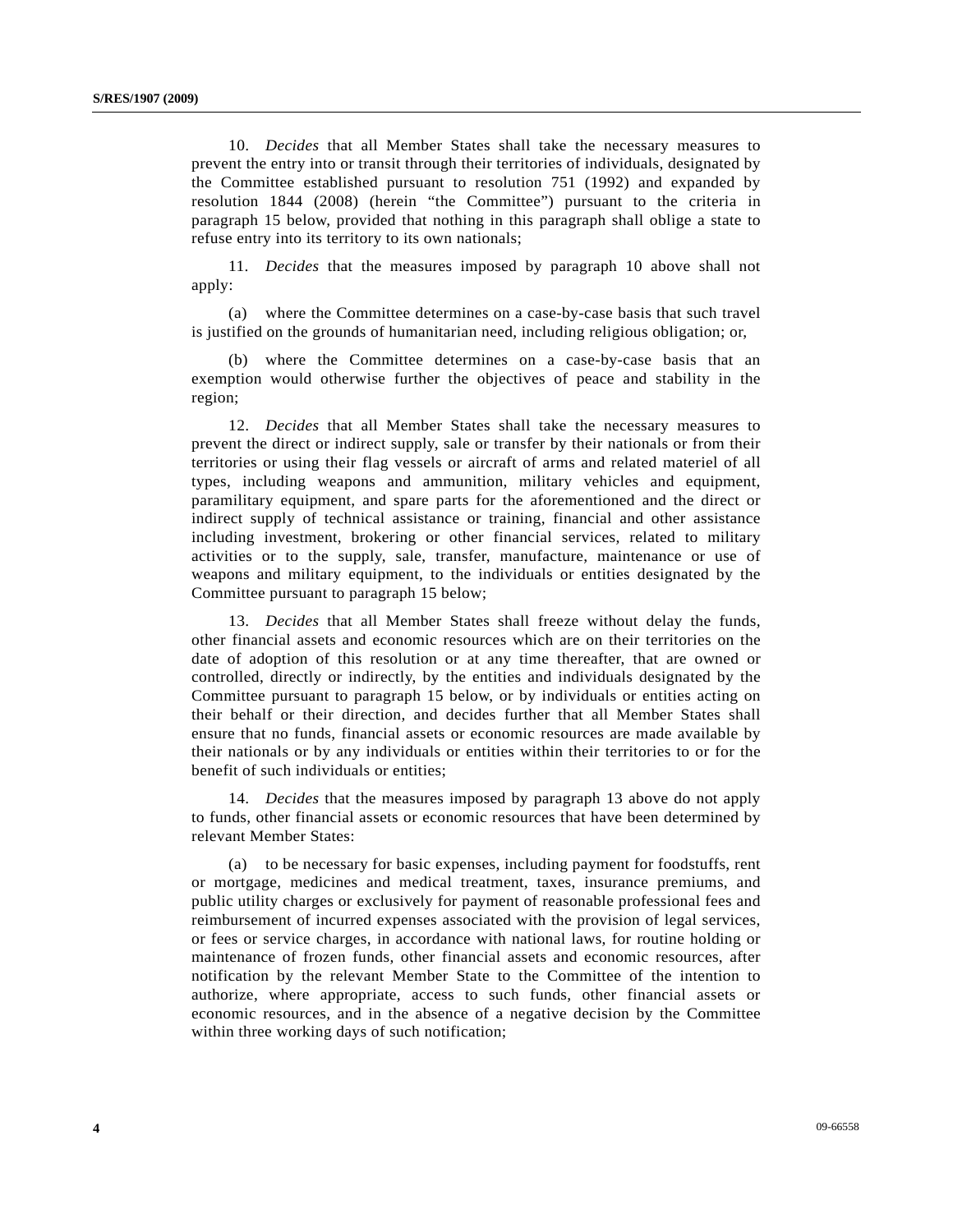(b) to be necessary for extraordinary expenses, provided that such determination has been notified by the relevant Member State(s) to the Committee and has been approved by the Committee; or

 (c) to be the subject of a judicial, administrative or arbitral lien or judgment, in which case the funds, other financial assets and economic resources may be used to satisfy that lien or judgment provided that the lien or judgment was entered into prior to the date of the present resolution, is not for the benefit of a person or entity designated pursuant to paragraph 13 above, and has been notified by the relevant Member State(s) to the Committee;

 15. *Decides* that the provisions of paragraph 10 above shall apply to individuals, including but not limited to the Eritrean political and military leadership, and that the provisions of paragraphs 12 and 13 above shall apply to individuals and entities, including but not limited to Eritrean political and military leadership, governmental, and parastatal entities, and entities privately owned by Eritrean nationals living within or outside of Eritrean territory, designated by the Committee:

(a) as violating the measures established by paragraphs 5 and 6 above;

 (b) as providing support from Eritrea to armed opposition groups which aim to destabilize the region;

 (c) as obstructing implementation of resolution 1862 (2009) concerning Djibouti;

 (d) as harbouring, financing, facilitating, supporting, organizing, training, or inciting individuals or groups to perpetrate acts of violence or terrorist acts against other States or their citizens in the region;

(e) as obstructing the investigations or work of the Monitoring Group;

 16. *Demands* that all Member States, in particular Eritrea, cease arming, training, and equipping armed groups and their members including al-Shabaab, that aim to destabilize the region or incite violence and civil strife in Djibouti;

 17. *Demands* Eritrea cease facilitating travel and other forms of financial support to individuals or entities designated by the Committee and other Sanctions Committees, in particular the Committee established pursuant to resolution 1267 (1999), in line with the provisions set out in the relevant resolutions;

 18. *Decides* to further expand the mandate of the Committee to undertake the additional tasks:

 (a) To monitor, with the support of the Monitoring Group, the implementation of the measures imposed in paragraphs 5, 6, 8, 10, 12 and 13 above;

 (b) To designate those individuals or entities subject to the measures imposed by paragraphs 10, 12 and 13 above, pursuant to criteria set forth in paragraph 15 above;

 (c) To consider and decide upon requests for exemptions set out in paragraphs 11 and 14 above;

(d) To update its guidelines to reflect its additional tasks;